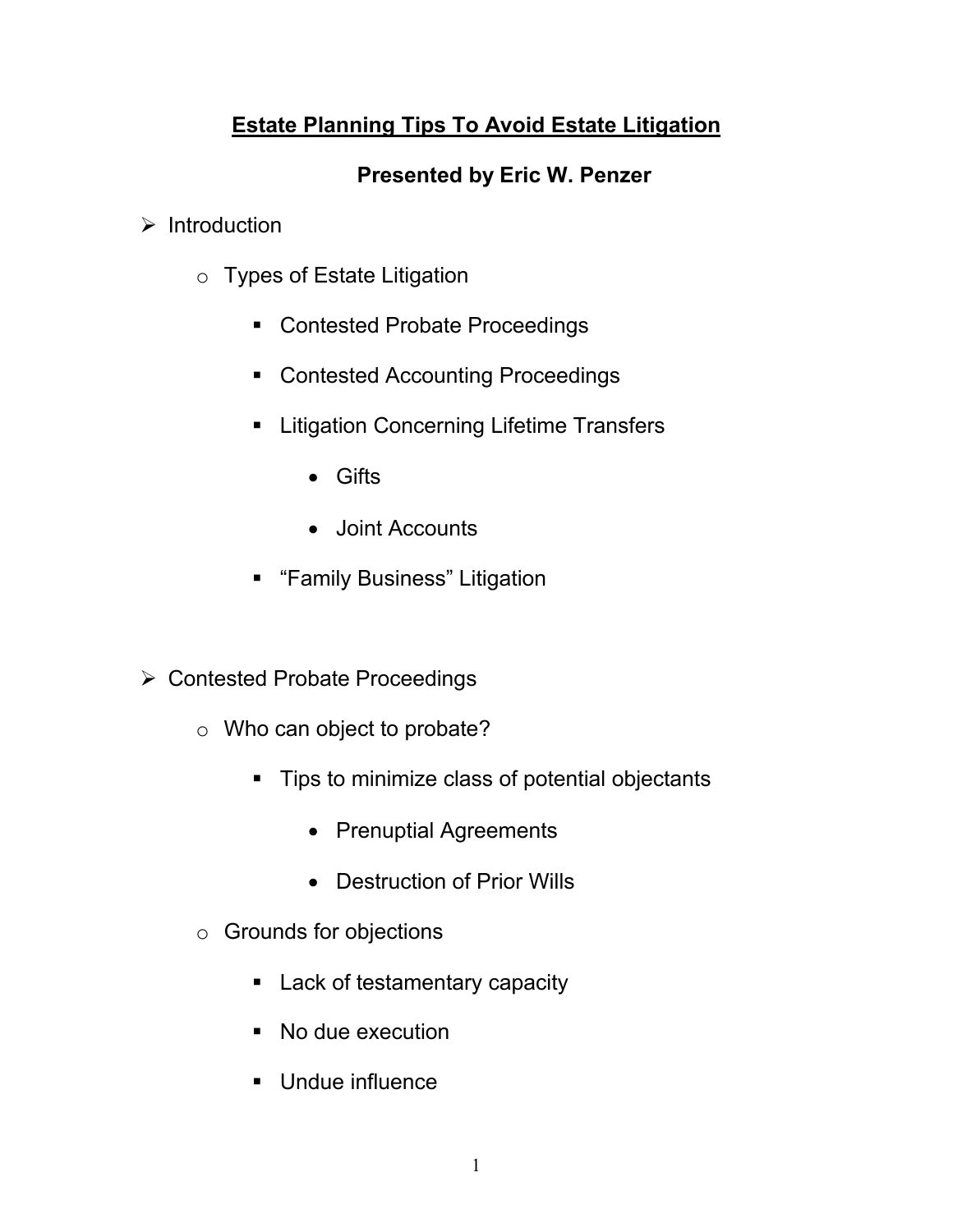- **Fraud/duress**
- o Overview of procedure for probate contest
	- Pre-objection discovery (SCPA 1404)
	- Objections
	- **Discovery**
	- **-** Dispositive Motion/Trial
	- **Appeal**
- $\circ$  Tips for avoiding a will contest
	- Recognize the signs
		- Divorce and remarriage
		- Unequal treatment of siblings
		- Testator suffering from diminished capacity or a

chronic illness

- Avoiding/defeating a capacity-based objection
	- Attorney due diligence
	- Care in developing the testamentary plan
	- Consider the form of the instrument
- Avoiding/defeating a due-execution objections
	- Involve a lawyer
	- Choice of Witnesses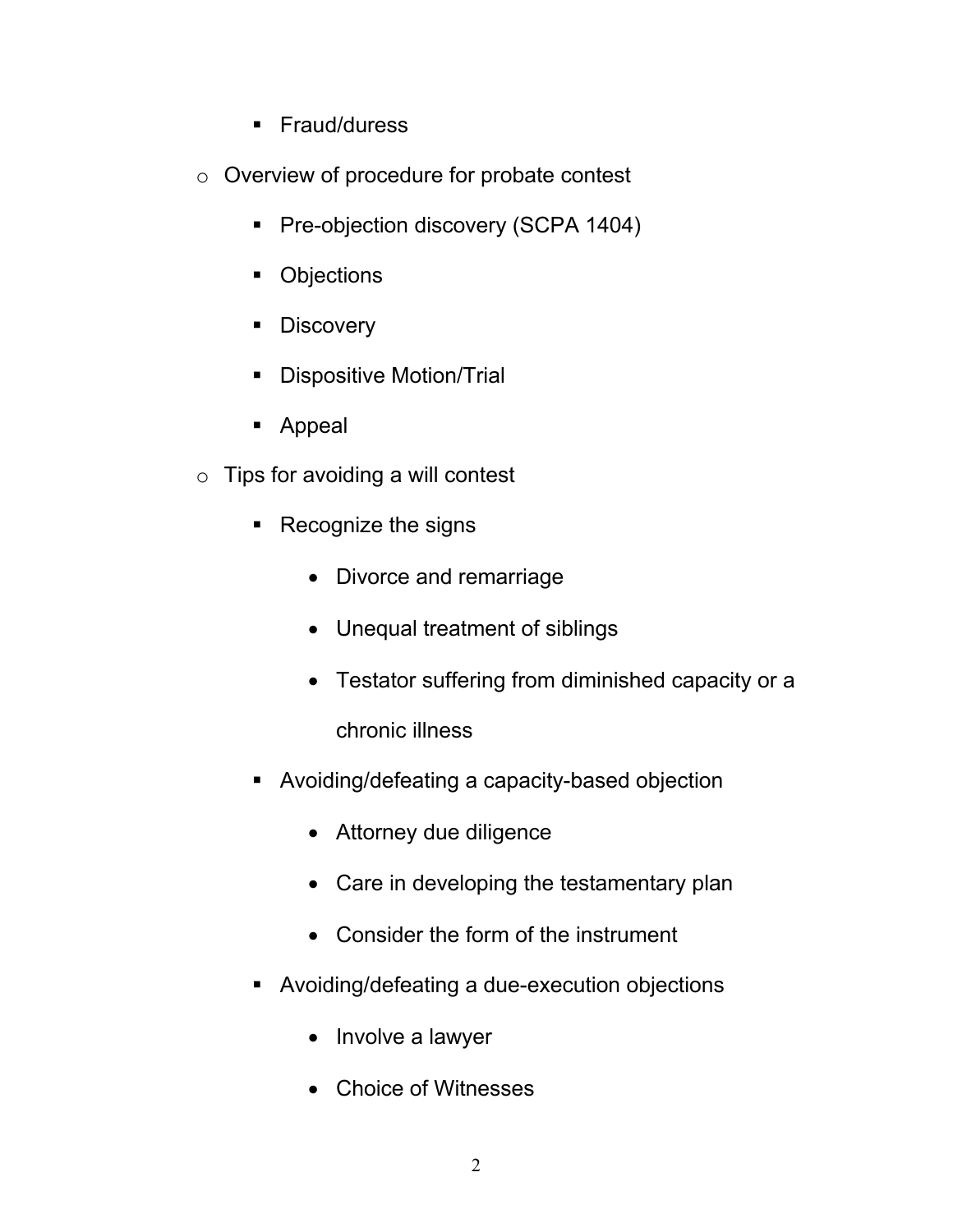- Avoiding/defeating an undue influence objection
	- Conversations with the testator concerning the underlying rationale for the testamentary plan
	- Direct contact with client
- Generic tips for avoiding a will contest
	- Conversations With Family Members
	- Family dialogue
	- In Terrorem Clauses
- $\triangleright$  Contested Accounting Proceedings
	- o What is an accounting proceeding?
	- $\circ$  Tips for avoiding litigation
		- Choice of Fiduciaries
		- **Informal disclosure**
		- Paper the file
		- Rely on professionals
- $\triangleright$  Litigation Concerning Lifetime Transfers
	- o Gifts
		- **Procedural context**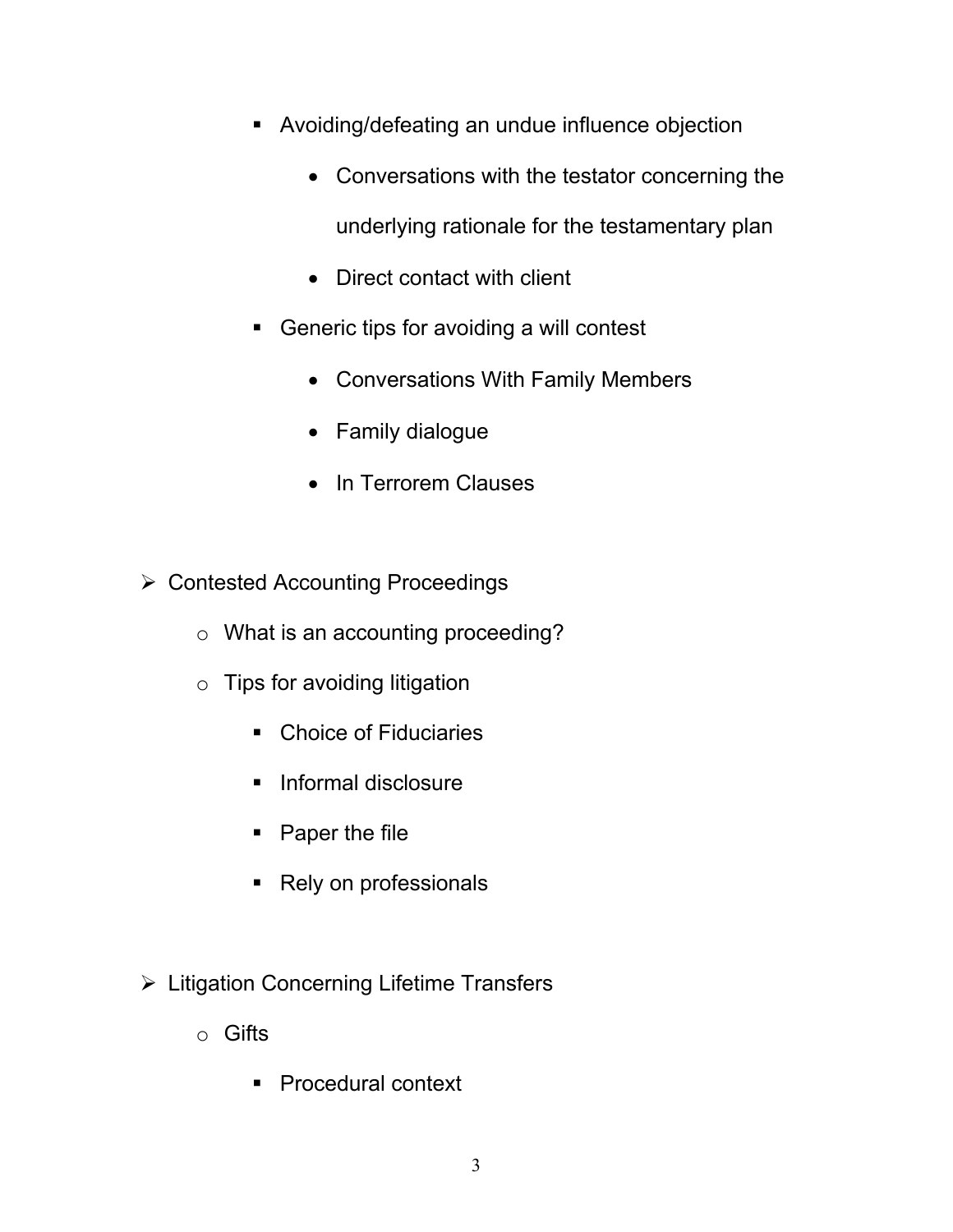- **Elements** 
	- Donative intent
	- Delivery
	- Acceptance
- **Burden of proof**
- **Defenses** 
	- Capacity
	- Undue influence
	- Fraud
	- Duress
- **Evidentiary hurdles** 
	- Dead Man's Statute (CPLR 4519)
- **•** Presumptions
- Tips for avoiding litigation
	- Involve a lawyer
	- Involve an accountant
		- o Gift tax returns
	- Disinterested witnesses
	- Writing